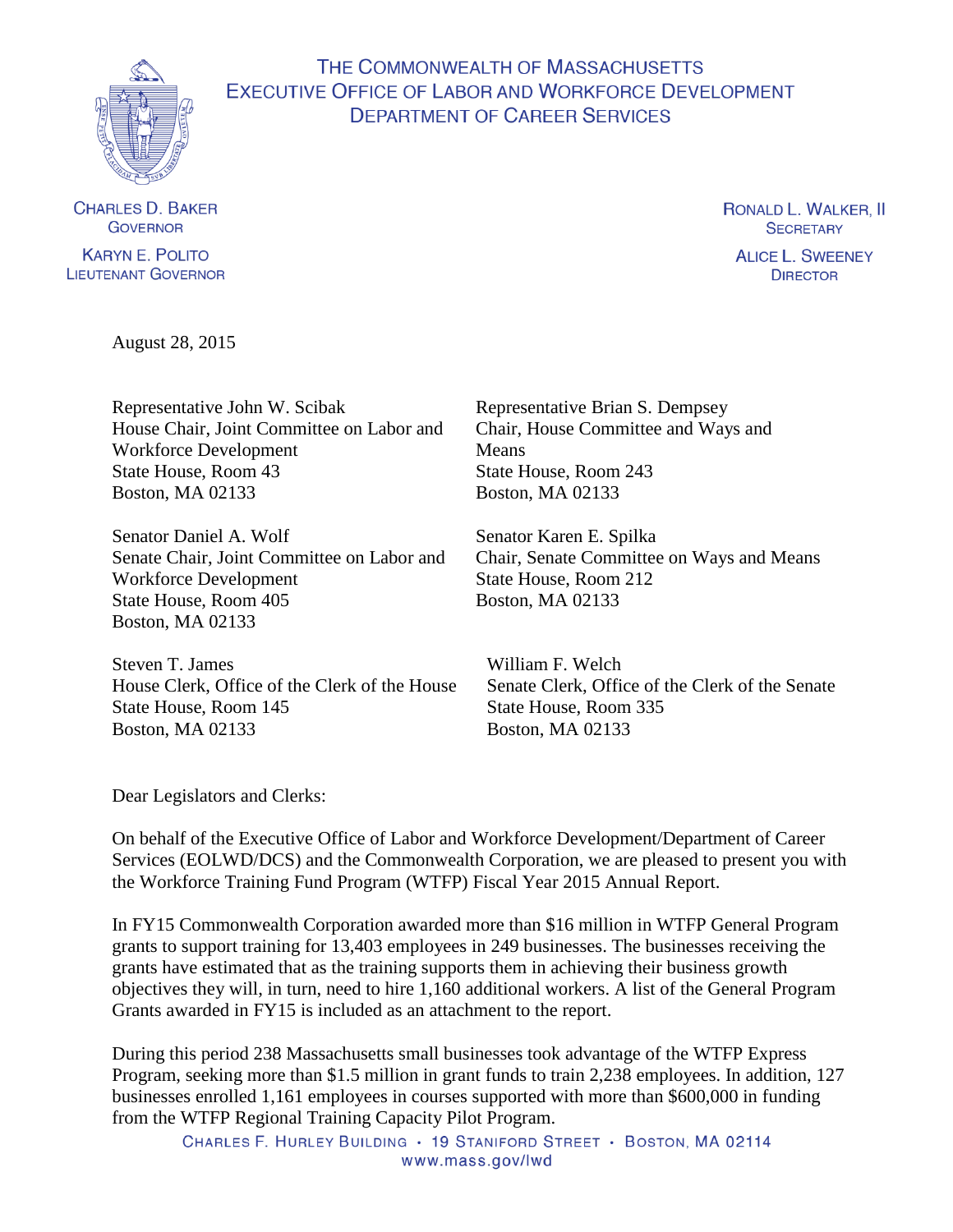EOLWD/DCS would like to take this opportunity to thank the Workforce Training Fund Program Advisory Committee for their commitment and dedication to the Workforce Training Fund Program. Through our continued partnership we are working together to assist the Commonwealth's businesses grow and thrive in an increasingly competitive global economy.

Sincerely,

Alice Sweeney

Alice Sweeney, Director

Cc: Ronald L. Walker, II, Secretary Ronald Marlow, Undersecretary Nancy Snyder, President, Commonwealth Corporation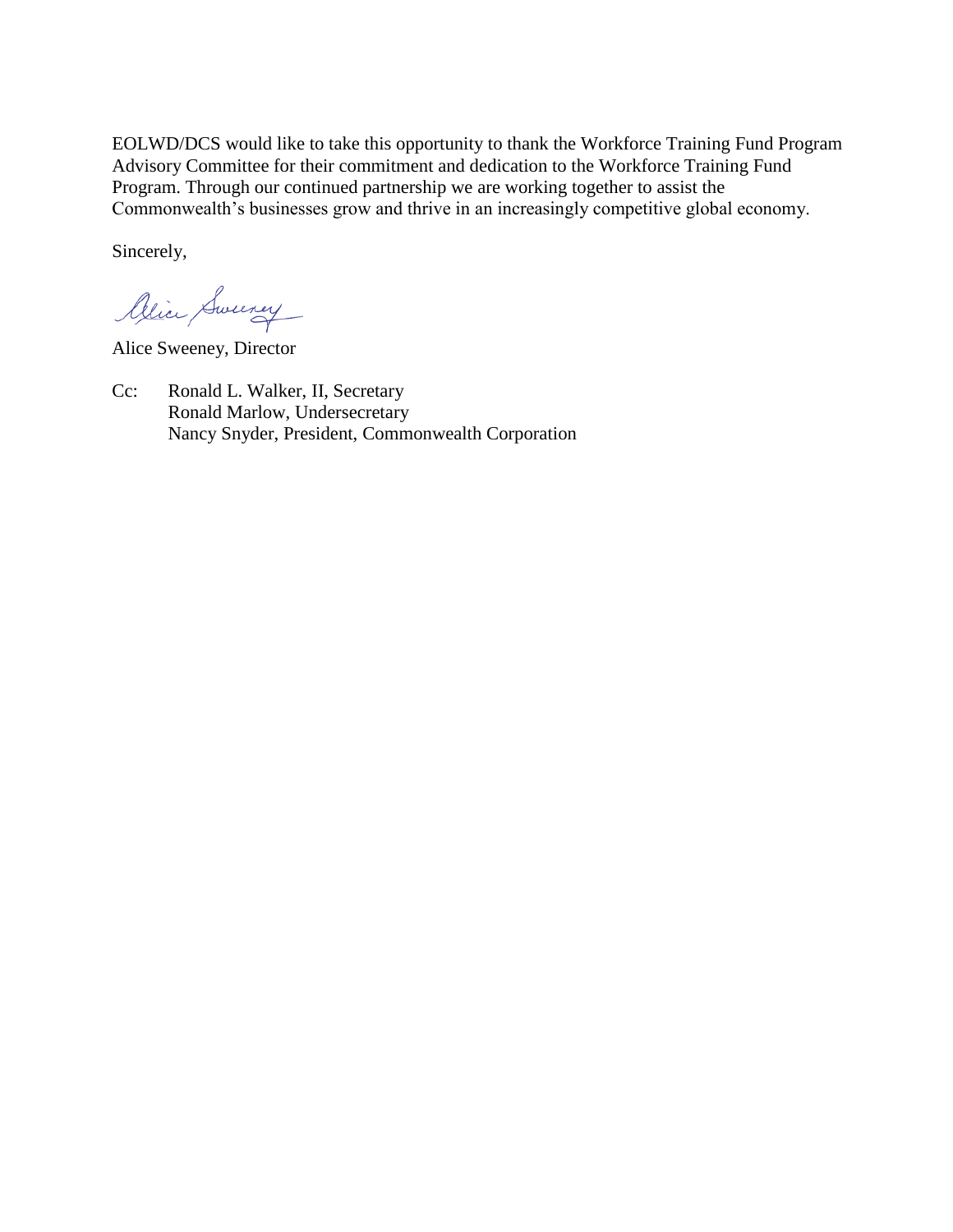The enabling legislation for the Workforce Training Fund (Massachusetts General Law Chapter 29 Section 2RR) requires that the Director of the Department of Career Services provide the Joint Committee on Labor and Workforce Development and the House and Senate Ways and Means Committees with a report by September 1 of each year detailing grants made in the fiscal year ending on the preceding June 30. The legislation also requires the Director to prepare a performance evaluation of the workforce training fund grants awarded.

The purpose of the Workforce Training Fund is to provide resources to Massachusetts businesses and workers to train current and newly hired employees. The Commonwealth Corporation administers the grant program which is funded through an assessment on Massachusetts' employers' Unemployment Insurance contributions. The Workforce Training Fund Advisory Board provides input on polices and reviews Commonwealth Corporation's recommendations for grant awards to businesses. (Attachment 1 provides a list of FY15 Advisory Board members.)

In FY15 the Workforce Training Fund Program offered six types of grants to Massachusetts businesses. Businesses receiving grant funds or benefiting from grant funds must contribute to the Workforce Training Fund. The six types of grants are detailed below:

- 1. General Program Training Grant: Businesses of any size are eligible to apply. (Intermediaries may lead a consortium application.) They may request up to \$250,000 for up to two years to support training for their workforce. Grant funds must be matched dollar-for-dollar. The match may be cash or in-kind (including wages paid to employees during training).
- 2. General Program Technical Assistance Grant: Businesses of any size are eligible to apply. (Intermediaries may lead a consortium application.) Grant funds support businesses in conducting a training needs assessment, developing a training plan, and customizing curricula in preparation for submitting a General Program Grant application. Grant funds must be matched dollar-for-dollar. Match may be cash or in-kind (such as the cost of staff time, materials, or other expenses directly related to approved grant activities). Grants range from \$5,000 to \$25,000; activity must be completed in 12 months or less.
- 3. Express Program Grant: Businesses with 100 or fewer employees are eligible to apply. Grant funds will pay for up to 50% of the cost of an employee's participation in training courses selected from a database of pre-qualified courses. Businesses may receive up to \$30,000 per calendar year; the maximum payment per trainee per course is \$3,000.
- 4. Regional Training Capacity Pilot Program: Businesses of any size are eligible to participate. Ten organizations across Massachusetts were selected through a competitive procurement process to offer seats in their training programs to employees of Massachusetts businesses. The programs offer training in continuous improvement, computer skills, supervisory skills, and manufacturing skills. Grant funds pay 100% of the cost of the cost of a training seat; a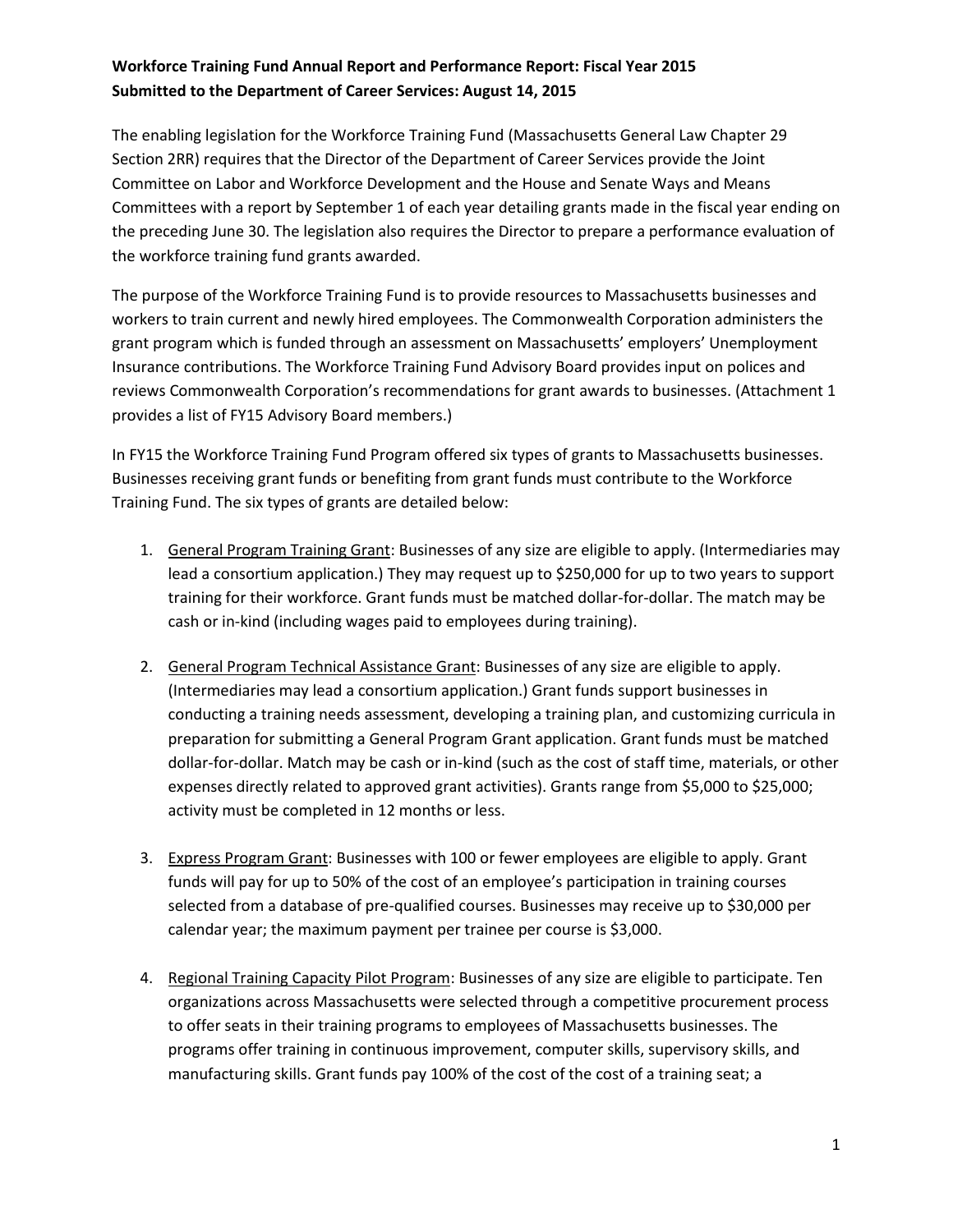participating business must pay its employees' wages for 100% of the time they spend in training that is funded through the grant.

- 5. Hiring Incentive Training Program Grant (HITG): Businesses of any size were eligible to apply. Grant funds were intended to support businesses in hiring and retaining MA residents who are military veterans or who have been unemployed for at least six months. Businesses were required to hire and retain the eligible new employee for at least 180 days to receive payment. (Note: the retention period was changed from 120 days to 180 days for new employees hired on or after August 15, 2014.) Businesses were eligible to receive up to \$40,000 per calendar year, \$5,000 per eligible new hire. (Note: on November 18, 2014 the Advisory Board for the Workforce Training Fund voted to freeze the HITG program effective November 30, 2014. Additional information is provided in **Part Two** of this report.)
- 6. Employment Incentive Pilot Program (EIPP): This pilot program began in August 2014. Businesses of any size are eligible to apply. Grant funds are intended to support businesses in hiring and retaining MA residents who have disabilities. To protect individuals' rights to make decisions about whether to disclose a disability, Commonwealth Corporation offers the program in partnership with organizations with expertise in supporting individuals with disabilities to prepare for and secure employment. Businesses are required to hire and retain the eligible new employee for at least 120 days to receive payment. Businesses are eligible to receive up to \$40,000 per calendar year, \$5,000 per eligible new hire.

**Part One** of this report provides information regarding the various Workforce Training Fund grants awarded in FY15. In FY15, more than \$25 Million in training, planning and hiring incentive grants were awarded through the Workforce Training Fund's five grant vehicles. As a result, thousands of employees and hundreds of Commonwealth businesses are projected to benefit.

**Part Two** of this report provides data on the performance of Workforce Training Fund grants that were awarded by Commonwealth Corporation in FY15 or in previous years and were closed in FY15. These grants have supported the training of thousands of employees and assisted in the development of hundreds of businesses across the Commonwealth.

## **PART ONE: GRANTS AWARDED IN FY14**

#### FY 15 General Program Training Grant Awards

In FY15, Commonwealth Corporation awarded 164 General Program Training Grants involving 249 businesses. (Note: this includes 8 consortium grants involving 85 businesses.) The total amount awarded was \$16,244,274. In total, the businesses plan to train 13,403 workers with these funds. (Attachment 2 provides a list of all General Program Training Grants awarded in FY15.) The businesses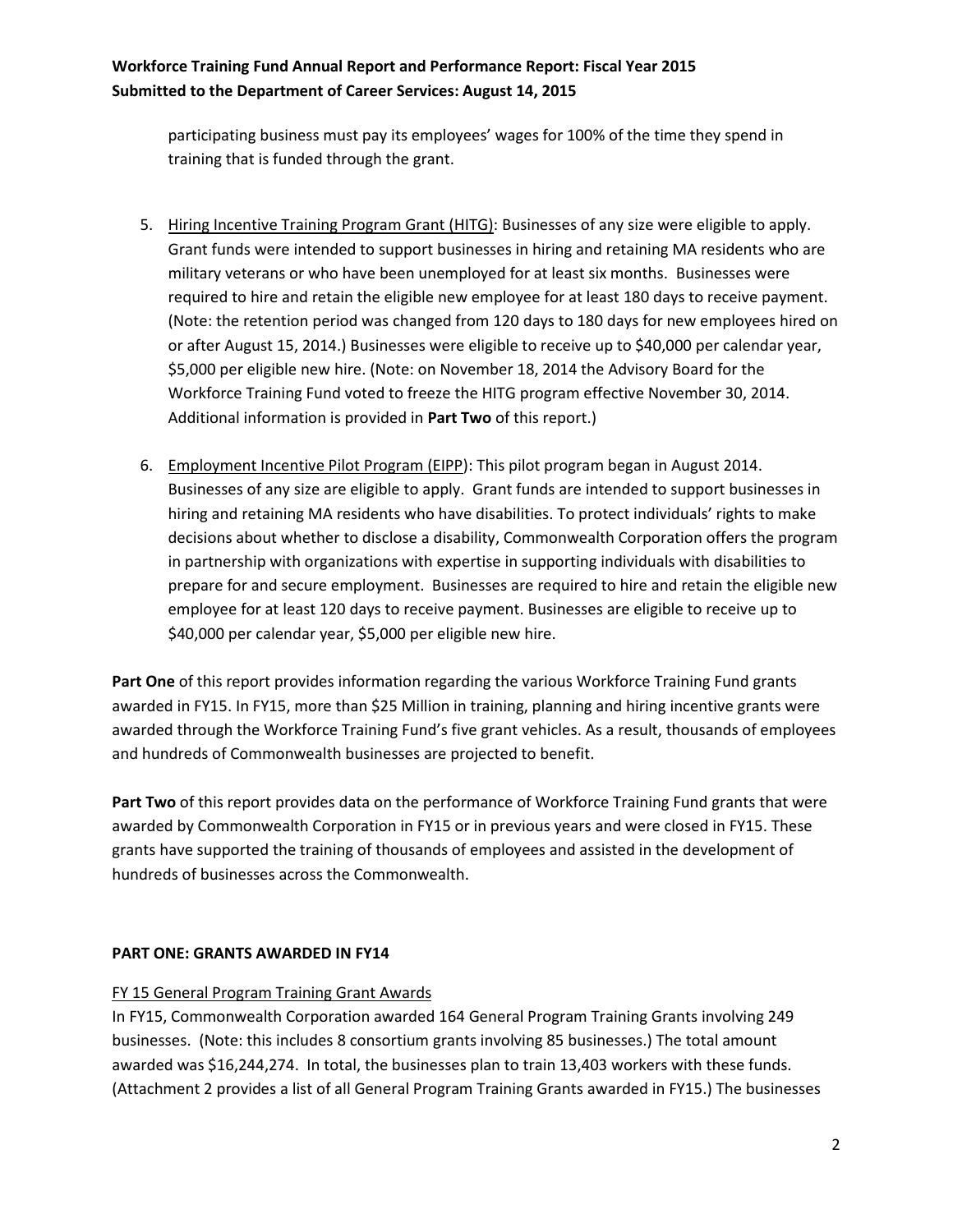projected that, as a result of the training, by the end of their two-year grant periods they will hire 1,160 additional (full-time equivalent) workers. Training topics included process and quality improvement, preparation for international industry standards certification, sales and customer service, supervisory and leadership, technical and business software, blueprint reading and geometric tolerancing, and project management.

The following provides information about the industry distribution of the businesses involved in the FY15 General Program Training Grant awards:

|                                                  | <b>Percent of</b> |              |
|--------------------------------------------------|-------------------|--------------|
| <b>Industry</b>                                  | <b>Amount</b>     | <b>Total</b> |
| <b>Accommodation and Food Services</b>           | \$421,120         | 3%           |
| Arts, Entertainment, and Recreation              | \$24,920          | 0%           |
| Construction                                     | \$743,657         | 5%           |
| <b>Educational Services</b>                      | \$184,344         | 1%           |
| Finance and Insurance                            | \$1,708,666       | 11%          |
| <b>Health Care and Social Assistance</b>         | \$951,943         | 6%           |
| Information                                      | \$223,002         | 1%           |
| Manufacturing                                    | \$8,696,124       | 54%          |
| Other Services (except Public Administration)    | \$665,201         | 4%           |
| Professional, Scientific, and Technical Services | \$1,311,940       | 8%           |
| <b>Retail Trade</b>                              | \$480,505         | 3%           |
| <b>Transportation and Warehousing</b>            | \$352,574         | 2%           |
| <b>Wholesale Trade</b>                           | \$480,278         | 3%           |
| Total                                            | \$16,244,274      | 100%         |

# **FY15 General Program Training Grants**

#### **FY 15 General Program Training Grants Number of Grant Awards by Industry**

|                                          | # of          |                         |  |  |
|------------------------------------------|---------------|-------------------------|--|--|
| Industry                                 | <b>Awards</b> | <b>Percent of Total</b> |  |  |
| <b>Accommodation and Food Services</b>   | 4             | 2%                      |  |  |
| Arts, Entertainment, and Recreation      |               | 1%                      |  |  |
| Construction                             | 6             | 4%                      |  |  |
| <b>Educational Services</b>              | 4             | 2%                      |  |  |
| Finance and Insurance                    | 15            | 9%                      |  |  |
| <b>Health Care and Social Assistance</b> | 12            | 7%                      |  |  |
| Information                              |               | 1%                      |  |  |
| Manufacturing                            | 89            | 54%                     |  |  |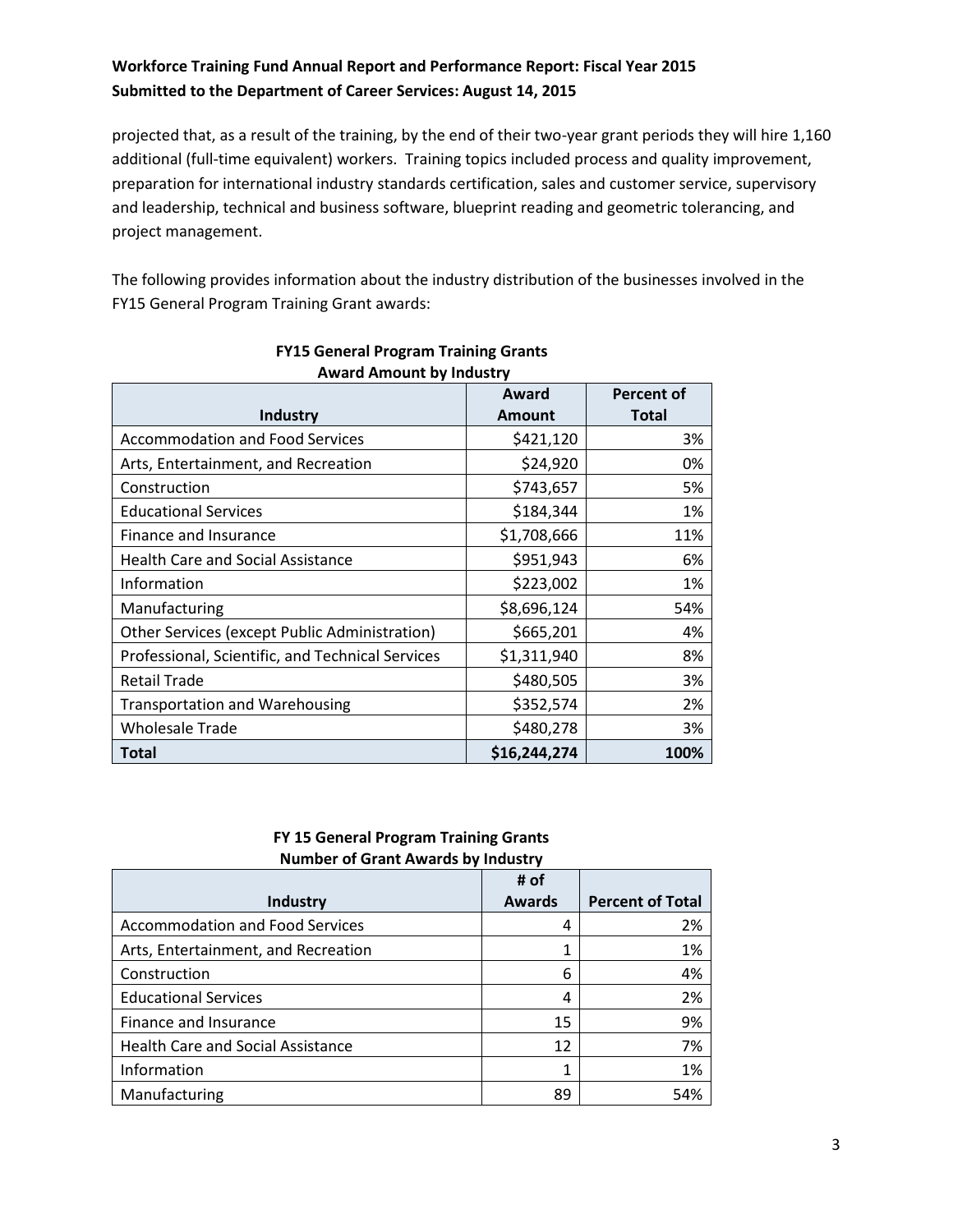| Other Services (except Public Administration)    | ь   | 4%   |
|--------------------------------------------------|-----|------|
| Professional, Scientific, and Technical Services | 13  | 8%   |
| Retail Trade                                     | 3   | 2%   |
| <b>Transportation and Warehousing</b>            | 3   | 2%   |
| <b>Wholesale Trade</b>                           |     | 4%   |
| <b>Grand Total</b>                               | 164 | 100% |

#### **FY 15 General Program Training Grants Number of Grant Awards by Industry**

The following provides information about the regional distribution of the businesses involved in the FY15 General Program Training Grant awards:

|                            | Award        | <b>Percent of</b> |
|----------------------------|--------------|-------------------|
| <b>WIB Region</b>          | Amount       | <b>Total</b>      |
| <b>Boston</b>              | \$788,326    | 5%                |
| <b>Bristol</b>             | \$414,140    | 3%                |
| <b>Brockton</b>            | \$522,512    | 3%                |
| Cape & Islands             | \$483,850    | 3%                |
| Central MA                 | \$1,225,568  | 8%                |
| Franklin/Hampshire         | \$168,650    | 1%                |
| <b>Greater Lowell</b>      | \$1,704,463  | 10%               |
| <b>Greater New Bedford</b> | \$560,380    | 3%                |
| Hampden                    | \$1,476,364  | 9%                |
| Merrimack Valley           | \$493,462    | 3%                |
| Metro North                | \$2,841,883  | 17%               |
| Metro South/West           | \$3,070,558  | 19%               |
| North Central MA           | \$780,143    | 5%                |
| North Shore                | \$1,103,538  | 7%                |
| South Shore                | \$610,438    | 4%                |
| <b>Grand Total</b>         | \$16,244,274 | 100%              |

#### **FY15 General Program Training Grants Award Amount by WIB Region**

# **FY15 General Program Training Grants Number of Grant Awards by WIB Region**

|                   | # of          |                         |
|-------------------|---------------|-------------------------|
| <b>WIB Region</b> | <b>Awards</b> | <b>Percent of Total</b> |
| <b>Boston</b>     |               | 5%                      |
| <b>Bristol</b>    |               | 3%                      |
| <b>Brockton</b>   | q             | 5%                      |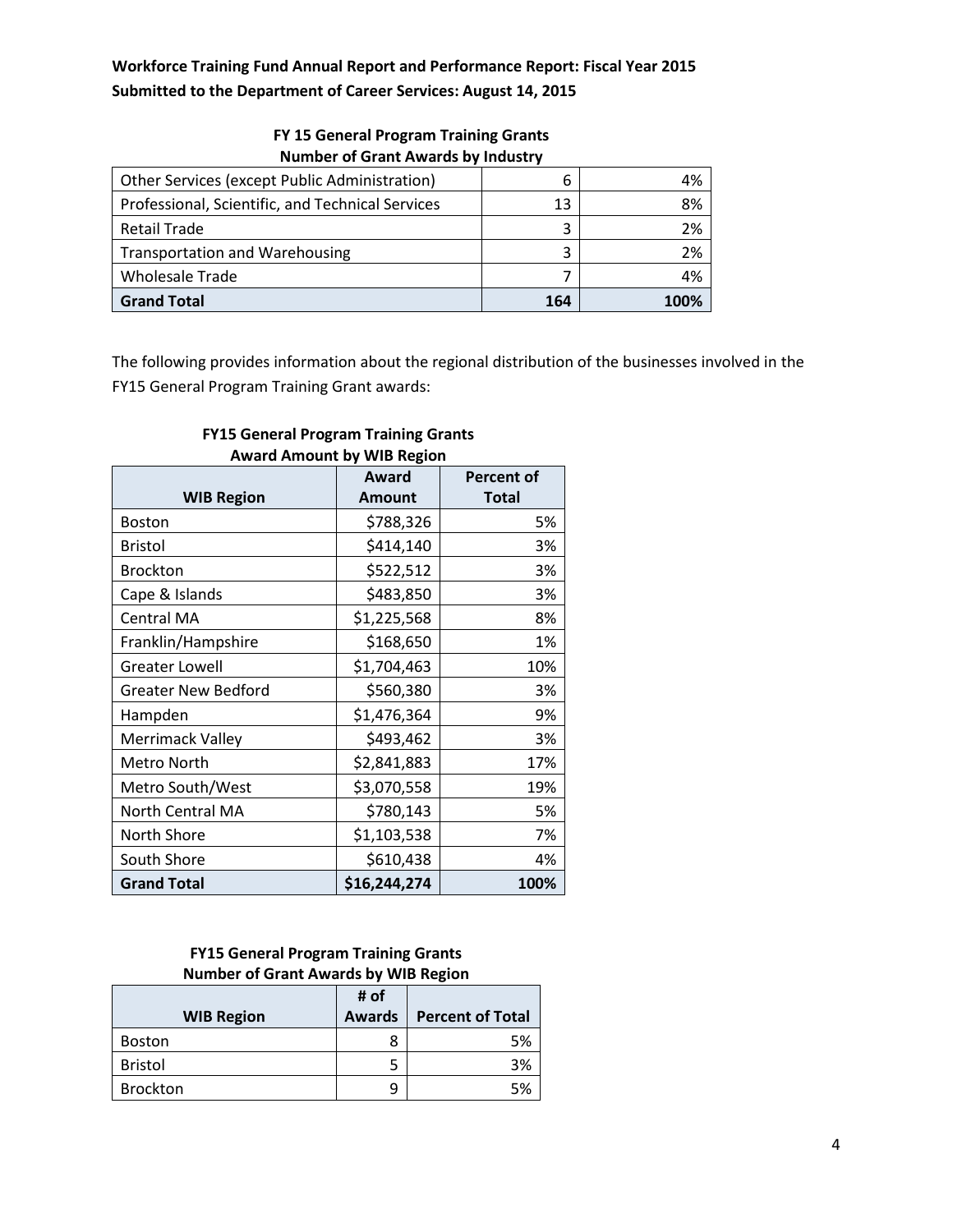| <b>NUMBER OF GRAIN Awards by WID NEGION</b> |     |      |  |
|---------------------------------------------|-----|------|--|
| Cape & Islands                              | 4   | 2%   |  |
| <b>Central MA</b>                           | 13  | 8%   |  |
| Franklin/Hampshire                          | 4   | 2%   |  |
| <b>Greater Lowell</b>                       | 13  | 8%   |  |
| <b>Greater New Bedford</b>                  | 6   | 4%   |  |
| Hampden                                     | 20  | 12%  |  |
| Merrimack Valley                            | 6   | 4%   |  |
| Metro North                                 | 21  | 13%  |  |
| Metro South/West                            | 28  | 17%  |  |
| North Central MA                            | 9   | 5%   |  |
| North Shore                                 | 11  | 7%   |  |
| South Shore                                 | 7   | 4%   |  |
| <b>Grand Total</b>                          | 164 | 100% |  |

#### **FY15 General Program Training Grants Number of Grant Awards by WIB Region**

In addition, in FY15 Commonwealth Corporation awarded supplementary grants totaling \$42,600 to two current grantees. (Attachment 2 provides a list of these grants.) These grantees identified additional training needs after beginning their grant period. A grantee may apply for a supplemental grant under the following conditions:

- The initial grant plus the requested supplemental grant may not exceed the maximum allowable limit of \$250,000.
- The additional training activities can be completed within the two-year grant limit of the original grant.
- The additional training activities will not interfere with the grantee's ability to complete the training activities planned in the original grant.

# FY15 General Program Technical Assistance Grant Awards

In FY15 Commonwealth Corporation approved 4 grant applications for needs assessment and training program design, involving 21 businesses. One application was from a single business; one was from a Chamber of Commerce representing multiple businesses; one was from a non-profit membership association representing multiple businesses; one was from a business representing multiple businesses. The total amount awarded was \$83,989. (Attachment 2 provides a list of all General Program Technical Assistance Grants awarded in FY15.)

## FY15 Express Program Grant Awards

In FY15 Commonwealth Corporation approved 302 grant applications from 238 businesses, seeking a total of \$1,500,098 in grant funds to train 2,238 employees. (Note: businesses may submit multiple applications; employees may participate in multiple courses.) Training topics included process and quality improvement, preparation for international industry standards certification, sales and customer service, supervisory and leadership, occupation specific technical training, and project management.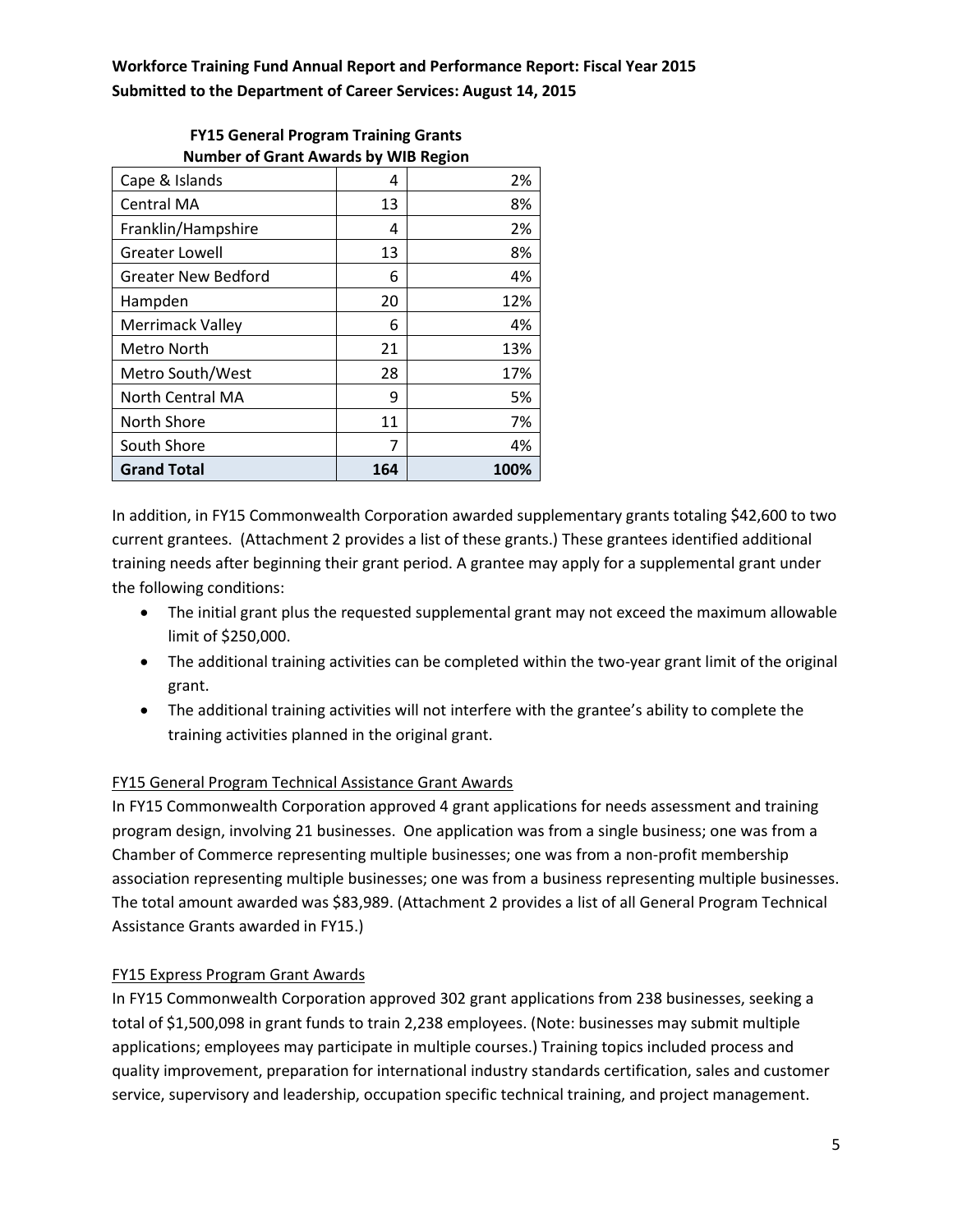## FY15 Regional Training Capacity Pilot Program

The intent of this program, which was developed by the Workforce Training Fund Advisory Board, is to pilot a model that provides businesses with more streamlined access to training than the other grant programs. Through a competitive procurement process, Commonwealth Corporation awarded a total of \$1,841,660 in grants to 10 organizations to offer Massachusetts businesses a total of 3,032 seats for their employees in a set of pre-approved programs. The organizations market the opportunity to Massachusetts businesses, enroll and train workers referred by the businesses, and are reimbursed for training costs with grant funds on a per seat basis. Referring businesses do not pay any of the training costs but are required to pay their workers' wages for any time spent in training that is paid for with the grant. This grant program began operating in December 2014. By the end of FY15, the grantees had, cumulatively, trained 1,161 participants from 127 businesses and been reimbursed \$610,953 for training costs. (Note: the number of participants is not unduplicated. Participants may enroll in multiple training courses.)

## FY15 HITG Program Grant Awards

In FY15 Commonwealth Corporation approved 1,037 applications from 401 businesses, seeking a total of \$6,945,000 in incentive payments for hiring and retaining 1,446 eligible new employees. Of these, 88 new employees were military veterans.

## FY15 EIPP Program Grant Awards

In FY15 Commonwealth Corporation approved 5 applications from 5 businesses, seeking a total of \$35,000 in incentive payments for hiring and retaining 7 eligible new employees.

## **PART TWO: GRANTS CLOSED IN FY15**

## General Program Training Grants Closed in FY15

In FY15 83 General Program Training Grants closed. The total original contract amount for the 83 grantees was \$8,323,666; the final total amount expended at the end of the grant periods was \$7,392,000. Forty-five of the 83 grantees did not expend their full contract amount. The total amount reported by the grantees in in-kind and cash match contributions was \$11,551,147, exceeding the dollar-for-dollar match requirement. The following three tables provide information about the closed grants, grant expenditures and grant match by Workforce Investment Board region.

| <b>NUMBER ON LIGHT OF STATIS BY WID REGION</b> |             |                         |  |
|------------------------------------------------|-------------|-------------------------|--|
| <b>WIB Region</b>                              | # of Grants | <b>Percent of Total</b> |  |
| Berkshire                                      |             | 4%                      |  |
| Boston                                         |             | 4%                      |  |
| <b>Bristol</b>                                 |             | 8%                      |  |

**FY15 Closed General Program Training Grants Number and Percent of Grants by WIB Region**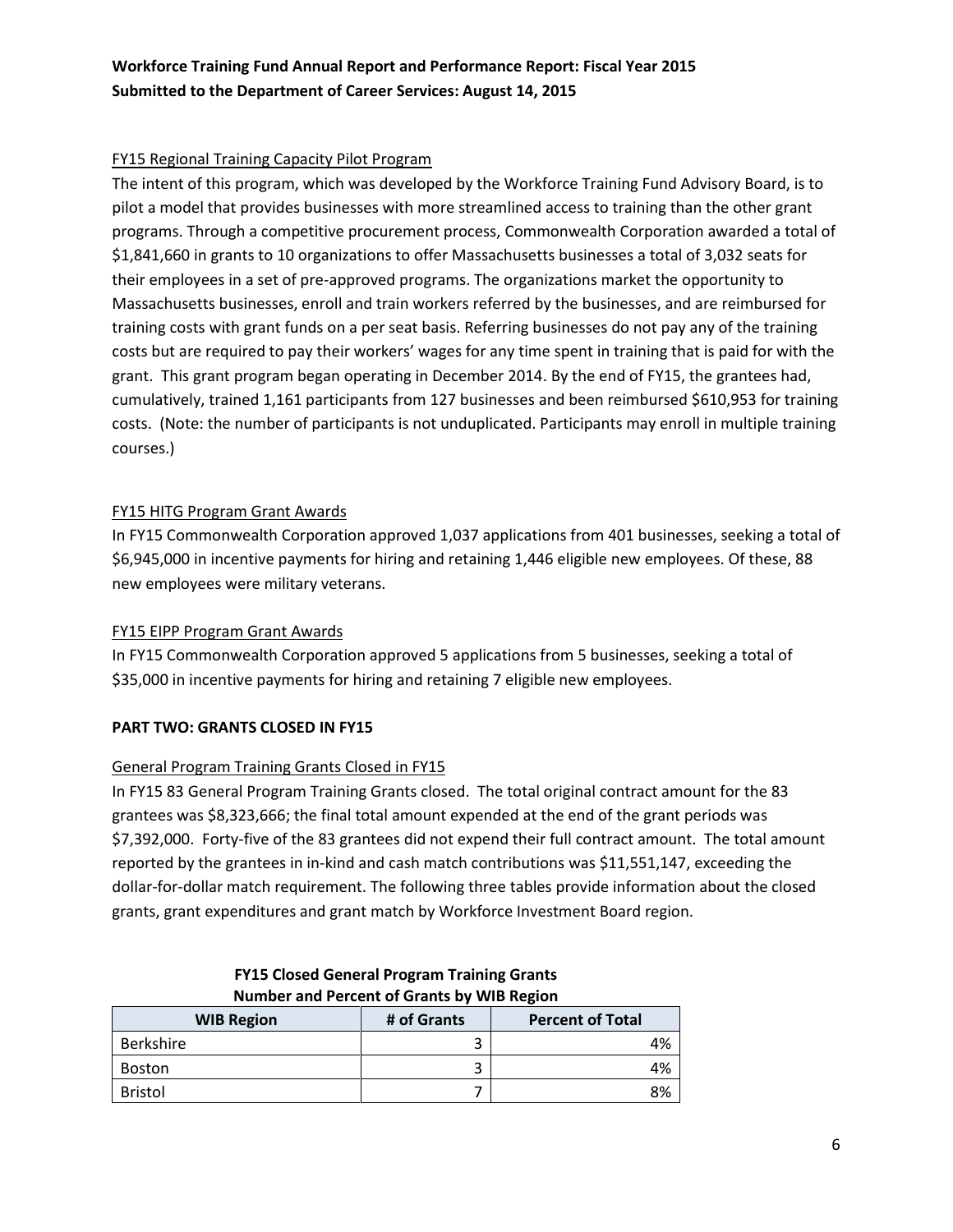| <b>WIB Region</b>          | # of Grants | <b>Percent of Total</b> |
|----------------------------|-------------|-------------------------|
| <b>Brockton</b>            | 2           | 2%                      |
| Cape & Islands             | 2           | 2%                      |
| Central MA                 | 7           | 8%                      |
| Franklin/Hampshire         | 1           | 1%                      |
| <b>Greater Lowell</b>      | 1           | 1%                      |
| <b>Greater New Bedford</b> | 4           | 5%                      |
| Hampden                    | 5           | 6%                      |
| <b>Merrimack Valley</b>    | 5           | 6%                      |
| Metro North                | 8           | 10%                     |
| Metro South/West           | 19          | 23%                     |
| <b>North Central MA</b>    | 3           | 4%                      |
| North Shore                | 5           | 6%                      |
| South Shore                | 8           | 10%                     |
| <b>Grand Total</b>         | 83          | 100%                    |

## **FY15 Closed General Program Training Grants Number and Percent of Grants by WIB Region**

#### **FY15 Closed General Program Training Grants Expenditures by WIB Region**

| <b>WIB Region</b>          | <b>Expenditures</b> | <b>Percent of Total</b> |
|----------------------------|---------------------|-------------------------|
| <b>Berkshire</b>           | \$255,939           | 3%                      |
| <b>Boston</b>              | \$153,400           | 2%                      |
| <b>Bristol</b>             | \$469,464           | 6%                      |
| <b>Brockton</b>            | \$303,369           | 4%                      |
| Cape & Islands             | \$199,766           | 3%                      |
| Central MA                 | \$799,730           | 11%                     |
| Franklin/Hampshire         | \$124,730           | 2%                      |
| <b>Greater Lowell</b>      | \$42,228            | 1%                      |
| <b>Greater New Bedford</b> | \$600,406           | 8%                      |
| Hampden                    | \$242,330           | 3%                      |
| <b>Merrimack Valley</b>    | \$385,154           | 5%                      |
| Metro North                | \$626,355           | 8%                      |
| Metro South/West           | \$1,652,258         | 22%                     |
| North Central MA           | \$276,735           | 4%                      |
| North Shore                | \$305,178           | 4%                      |
| South Shore                | \$954,958           | 13%                     |
| <b>Grand Total</b>         | \$7,392,000         | 100%                    |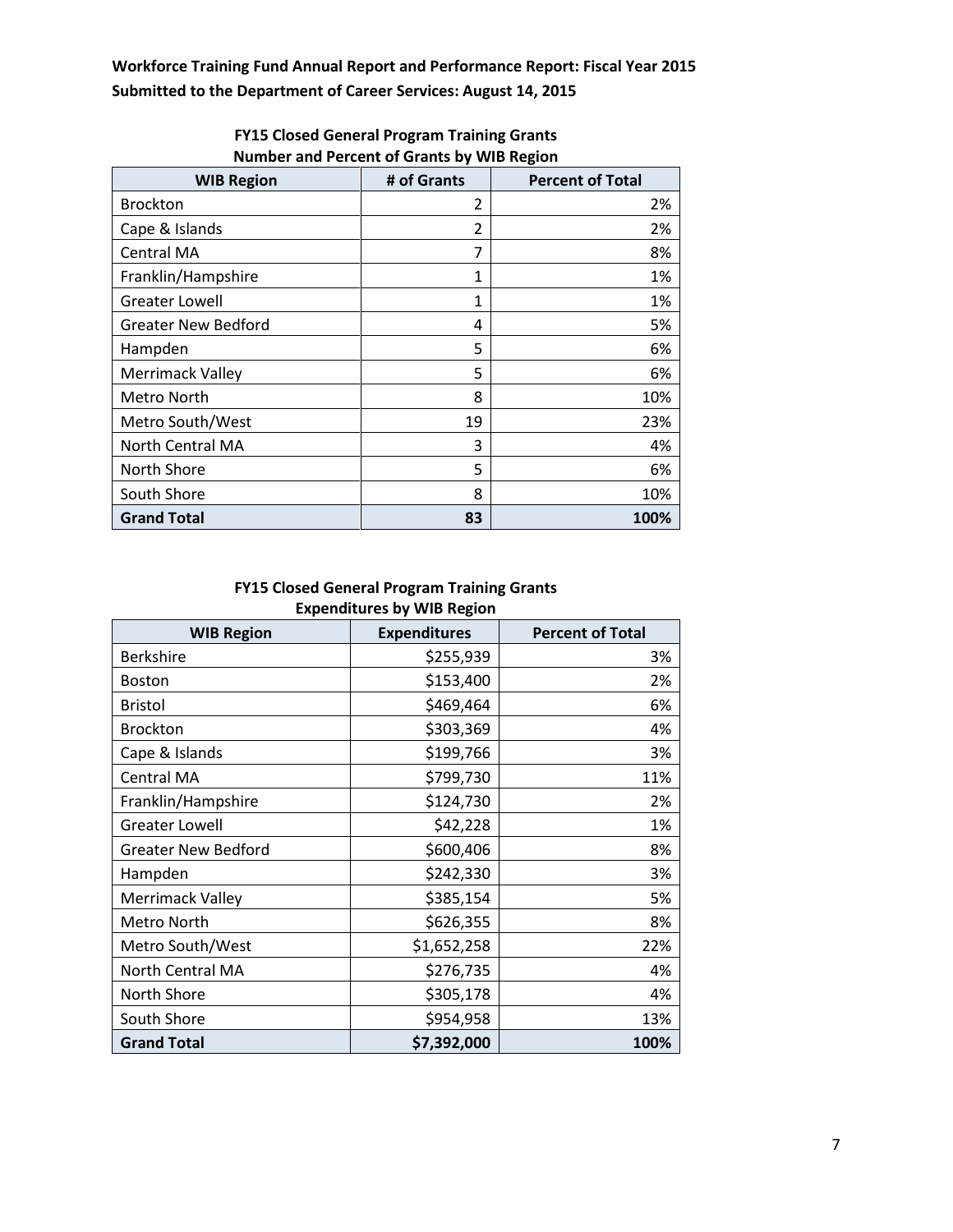| <b>WIB Region</b>          | <b>Match Amount</b> | <b>Percent of Total</b> |
|----------------------------|---------------------|-------------------------|
| Berkshire                  | \$406,605           | 4%                      |
| <b>Boston</b>              | \$189,249           | 2%                      |
| Bristol                    | \$658,311           | 6%                      |
| <b>Brockton</b>            | \$404,273           | 3%                      |
| Cape & Islands             | \$368,183           | 3%                      |
| <b>Central MA</b>          | \$1,561,646         | 14%                     |
| Franklin/Hampshire         | \$148,237           | 1%                      |
| <b>Greater Lowell</b>      | \$49,493            | 0%                      |
| <b>Greater New Bedford</b> | \$784,956           | 7%                      |
| Hampden                    | \$329,929           | 3%                      |
| Merrimack Valley           | \$657,598           | 6%                      |
| Metro North                | \$999,239           | 9%                      |
| Metro South/West           | \$2,325,998         | 20%                     |
| North Central MA           | \$383,599           | 3%                      |
| North Shore                | \$713,923           | 6%                      |
| South Shore                | \$1,569,909         | 14%                     |
| <b>Grand Total</b>         | \$11,551,147        | 100%                    |

**FY15 Closed General Program Training Grants Reported Private Match Contribution by WIB Region**

In total, the 83 grantees planned to train 7,476 employees; the actual number of trainees reported was 7,716 or 240 more trainees than planned. Thirty-three of the 83 grantees did not train as many workers as originally planned. These grantees reported that changes in business circumstances affected their ability to conduct all of the training they had originally planned. The following table provides information about the number of trainees by Workforce Investment Board region.

| <b>NUMBER OF FRAME OF A VID RESIGN</b> |           |            |  |  |
|----------------------------------------|-----------|------------|--|--|
| <b>WIB Region</b>                      | # Trained | % of Total |  |  |
| <b>Berkshire</b>                       | 399       | 4%         |  |  |
| <b>Boston</b>                          | 45        | 4%         |  |  |
| <b>Bristol</b>                         | 398       | 8%         |  |  |
| <b>Brockton</b>                        | 197       | 2%         |  |  |
| Cape & Islands                         | 478       | 2%         |  |  |
| Central MA                             | 1173      | 8%         |  |  |
| Franklin/Hampshire                     | 86        | 1%         |  |  |
| <b>Greater Lowell</b>                  | 29        | 1%         |  |  |
| <b>Greater New Bedford</b>             | 696       | 5%         |  |  |

#### **FY15 Closed General Program Training Grants Number of Trainees by WIB Region**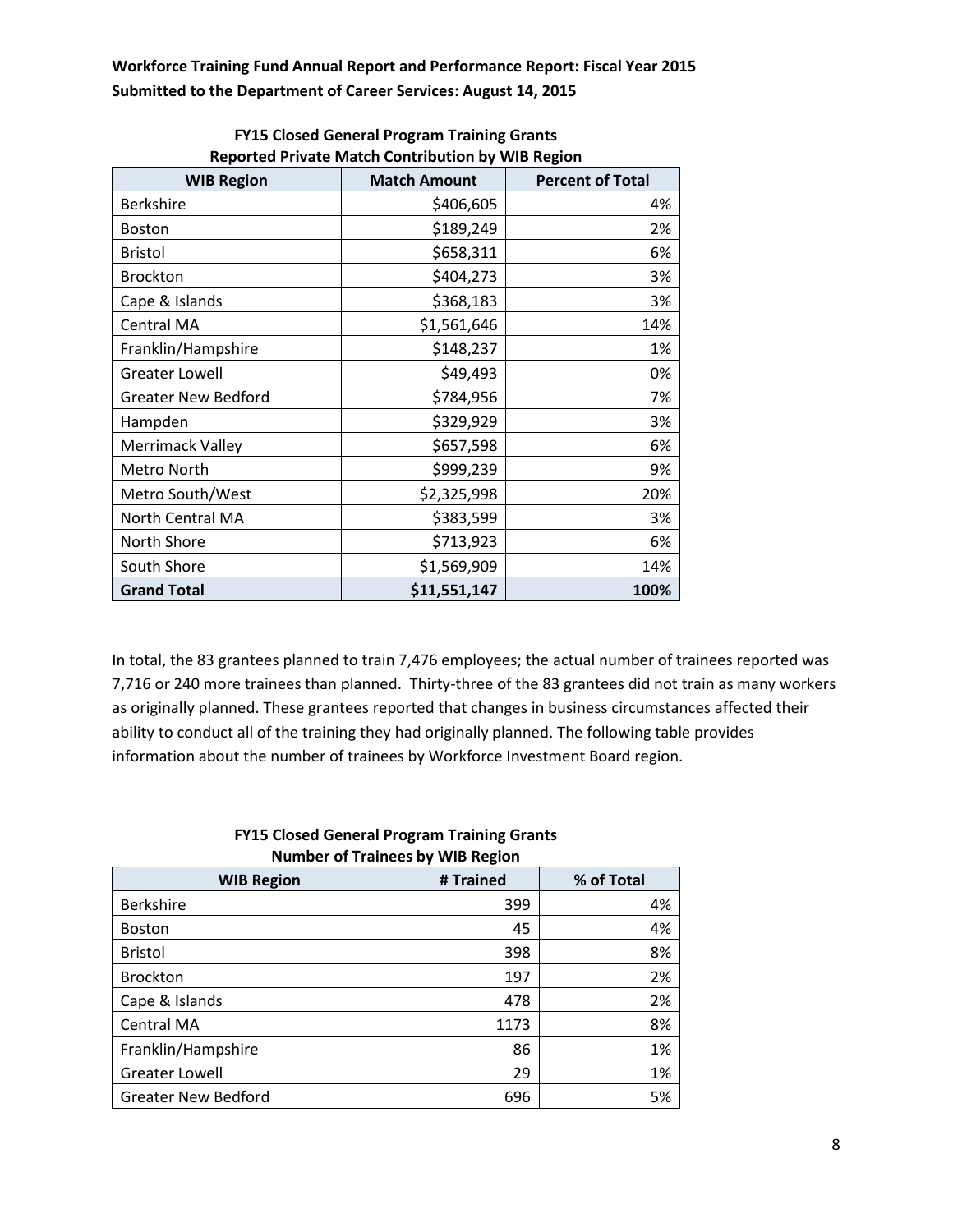| <b>WIB Region</b>       | # Trained | % of Total |  |
|-------------------------|-----------|------------|--|
| Hampden                 | 127       | 6%         |  |
| <b>Merrimack Valley</b> | 401       | 6%         |  |
| Metro North             | 615       | 10%        |  |
| Metro South/West        | 1643      | 23%        |  |
| North Central MA        | 232       | 4%         |  |
| North Shore             | 479       | 6%         |  |
| South Shore             | 718       | 10%        |  |
| <b>Grand Total</b>      | 7716      | 100%       |  |

#### **FY15 Closed General Program Training Grants Number of Trainees by WIB Region**

In total, the 83 grantees projected adding 760 workers as a result of training; the actual number of net new jobs (full-time equivalent) reported was 1,651, which is 891 more new jobs than projected. Sixtysix of the grantees reported net new jobs as compared to the beginning of their grant period. However, 29 of the 83 grantees did not create as many new jobs as they had projected. The following chart provides information about the projected versus actual count of reported new jobs created, by Workforce Investment Board region.



Grants awarded to businesses in the manufacturing industry made up the largest share (45 out of 83) of the General Program Training Grants that closed in FY15. The next largest industry sector was Finance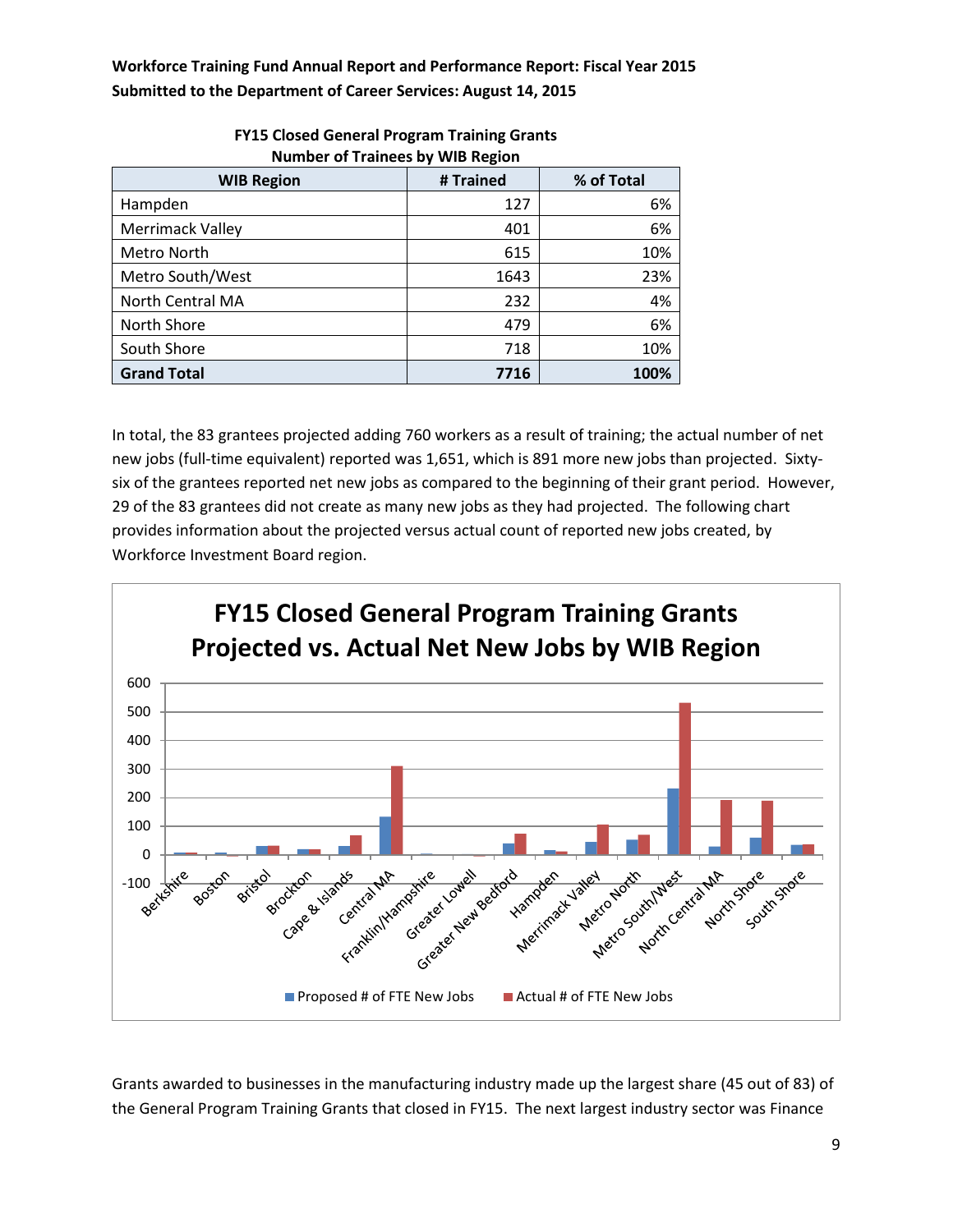and Insurance. The following tables and charts provide information by industry sector on the number of grants closed, grant expenditures and reported match contributions, number of trainees and the number of net new jobs created (full-time equivalent) as reported by the 83 General Program grantees.

| Industry                                                        | # of<br><b>Grants</b> | Percent of<br><b>Total</b> |
|-----------------------------------------------------------------|-----------------------|----------------------------|
| <b>Accommodation and Food Services</b>                          | 2                     | 2%                         |
| Administrative and Support and Waste Management and Remediation |                       |                            |
| <b>Services</b>                                                 |                       | 1%                         |
| Construction                                                    | 4                     | 5%                         |
| Finance & Insurance                                             | 12                    | 14%                        |
| Health Care & Social Assistance                                 | $\overline{2}$        | 2%                         |
| Manufacturing                                                   | 45                    | 54%                        |
| Other Services (except Public Administration)                   | $\overline{2}$        | 2%                         |
| Professional, Scientific & Technical Services                   | 9                     | 11%                        |
| <b>Retail Trade</b>                                             | $\overline{2}$        | 2%                         |
| <b>Transportation and Warehousing</b>                           | 2                     | 2%                         |
| <b>Wholesale Trade</b>                                          | $\mathfrak z$         | 2%                         |
| <b>Grand Total</b>                                              | 83                    | 100%                       |

## **FY15 Closed General Program Training Grants Number and Percent of Grants by Industry**

#### **FY 15 Closed General Program Training Grants Expenditures by Industry**

| <b>Industry</b>                                     | <b>Expenditures</b> | Percent of<br><b>Total</b> |
|-----------------------------------------------------|---------------------|----------------------------|
| <b>Accommodation and Food Services</b>              | \$219,565           | 3%                         |
| Administrative and Support and Waste Management and |                     |                            |
| <b>Remediation Services</b>                         | \$92,050            | 1%                         |
| Construction                                        | \$227,054           | 3%                         |
| Finance & Insurance                                 | \$1,320,447         | 18%                        |
| <b>Health Care &amp; Social Assistance</b>          | \$308,084           | 4%                         |
| Manufacturing                                       | \$3,907,734         | 53%                        |
| Other Services (except Public Administration)       | \$107,608           | 1%                         |
| Professional, Scientific & Technical Services       | \$709,671           | 10%                        |
| <b>Retail Trade</b>                                 | \$84,268            | 1%                         |
| <b>Transportation and Warehousing</b>               | \$314,210           | 4%                         |
| <b>Wholesale Trade</b>                              | \$101,309           | 1%                         |
| <b>Grand Total</b>                                  | \$7,392,000         | 100%                       |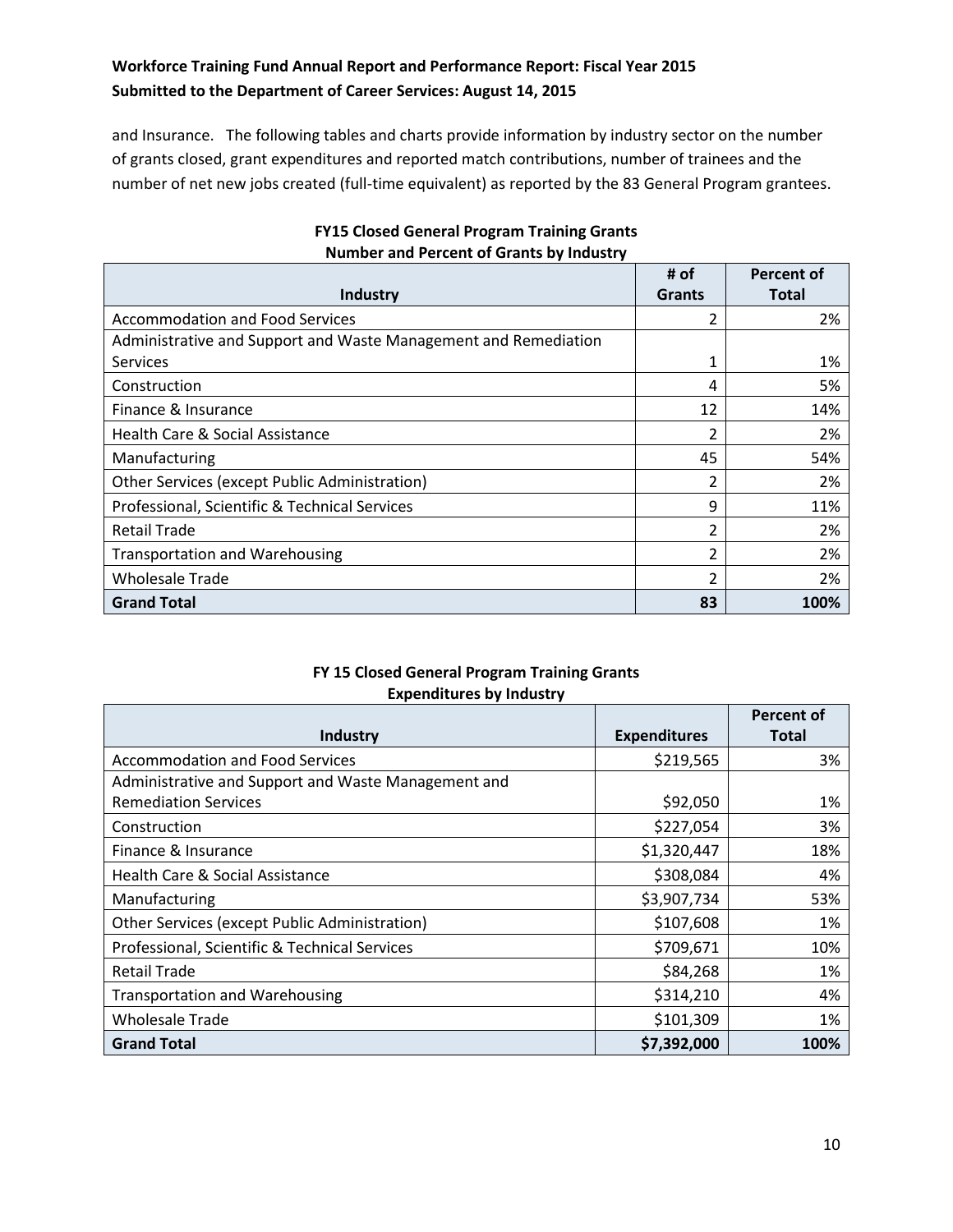|                                                                 | <b>Match</b>  | Percent of   |
|-----------------------------------------------------------------|---------------|--------------|
| Industry                                                        | <b>Amount</b> | <b>Total</b> |
| <b>Accommodation and Food Services</b>                          | \$251,147     | 2%           |
| Administrative and Support and Waste Management and Remediation |               |              |
| <b>Services</b>                                                 | \$115,082     | 1%           |
| Construction                                                    | \$549,054     | 5%           |
| Finance & Insurance                                             | \$2,551,587   | 22%          |
| Health Care & Social Assistance                                 | \$480,431     | 4%           |
| Manufacturing                                                   | \$5,515,568   | 48%          |
| Other Services (except Public Administration)                   | \$120,305     | 1%           |
| Professional, Scientific & Technical Services                   | \$1,266,792   | 11%          |
| <b>Retail Trade</b>                                             | \$90,909      | 1%           |
| <b>Transportation and Warehousing</b>                           | \$398,620     | 3%           |
| <b>Wholesale Trade</b>                                          | \$211,652     | 2%           |
| <b>Grand Total</b>                                              | \$11,551,147  | 100%         |

# **FY15 Closed General Program Training Grants Reported Private Match Contribution by Industry**

### **FY15 Closed General Program Training Grants Number of Trainees and Percent by Industry**

| Industry                                                                 | # Trained | % of Total |
|--------------------------------------------------------------------------|-----------|------------|
| <b>Accommodation and Food Services</b>                                   | 513       | 2%         |
| Administrative and Support and Waste Management and Remediation Services | 39        | 1%         |
| Construction                                                             | 171       | 5%         |
| Finance & Insurance                                                      | 2028      | 14%        |
| Health Care & Social Assistance                                          | 244       | 2%         |
| Manufacturing                                                            | 3457      | 54%        |
| Other Services (except Public Administration)                            | 147       | 2%         |
| Professional, Scientific & Technical Services                            | 769       | 11%        |
| <b>Retail Trade</b>                                                      | 73        | 2%         |
| <b>Transportation and Warehousing</b>                                    | 99        | 2%         |
| Wholesale Trade                                                          | 176       | 2%         |
| <b>Grand Total</b>                                                       | 7716      | 100%       |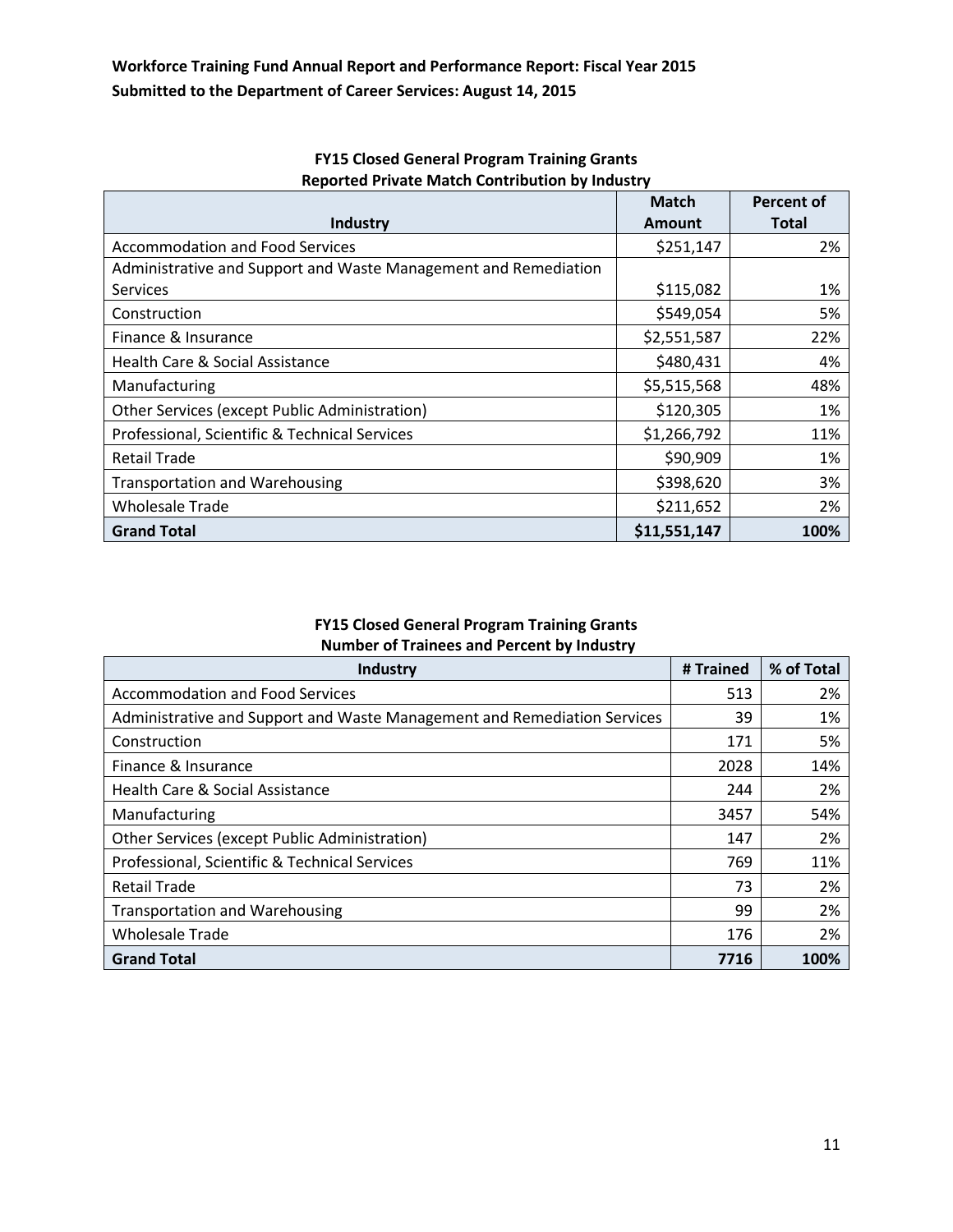